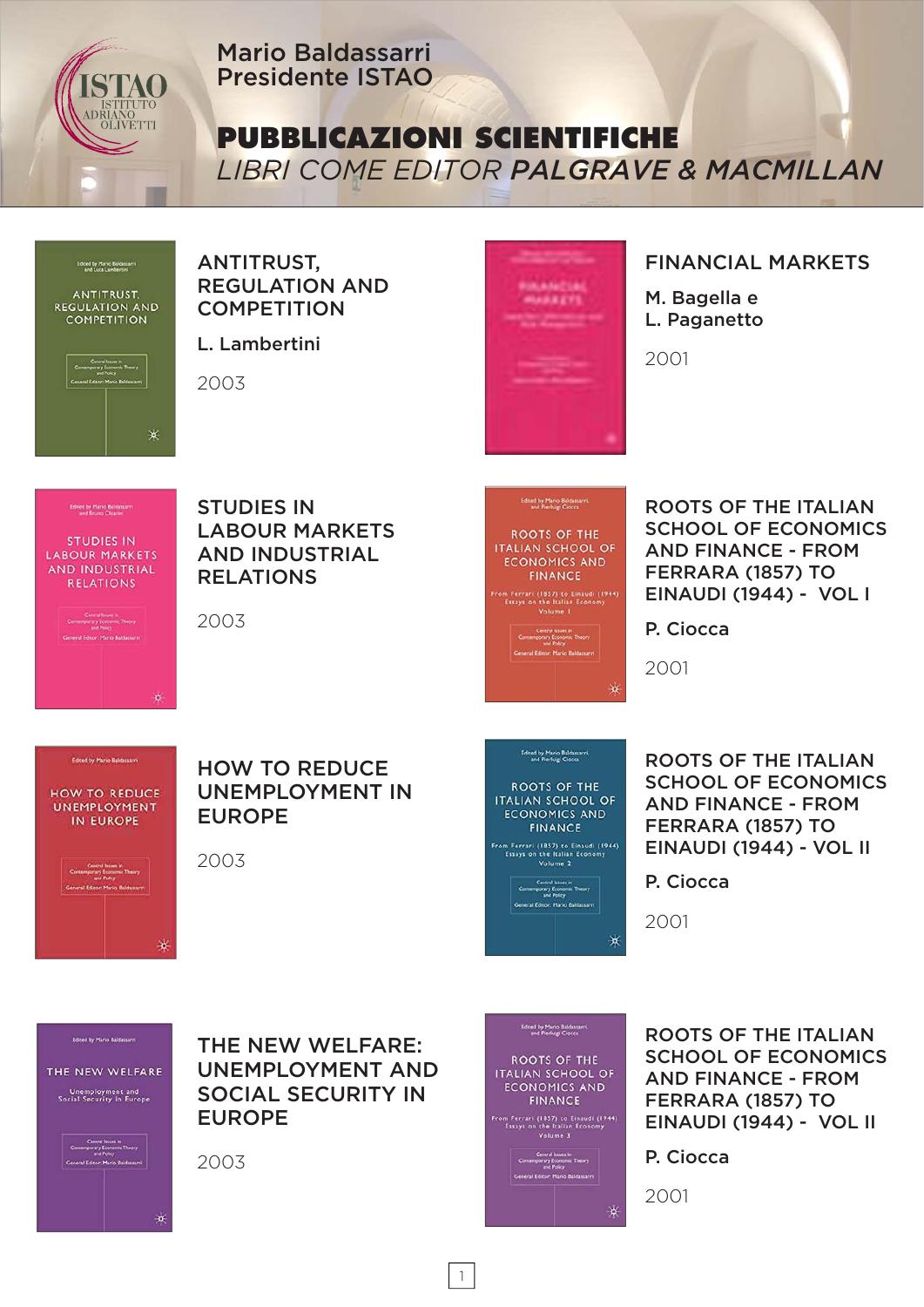

INSTITUTIONS AND ECONOMIC ORGANIZATION IN THE ADVANCED **ECONOMIES** 

L. Paganetto e E.S. Phelps

1998



THE 1990S SLUMP: CAUSES AND CURES

Luigi Paganetto and Edmund S. Phelps

1996

Edited by Mario Baldassarm,<br>Alfredo Macchiati and Diego Piacencino THE **PRIVATIZATION OF PUBLIC UTILITIES:** THE CASE OF ITALY Central Issues in<br>Comemporary Economic Theory<br>and Policy .<br>ral Editor: Mario Baldassarri

OF PUBLIC UTILITIES: THE CASE OF ITALY A.Macchiati e

THE PRIVATIZATION

D. Piacentino

1997 (1995 in word)



#### THE ITALIAN ECONOMY: WHAT NEXT?

F. Modigliani

1995



MAFFEO PANTALEONI: AT THE ORIGIN OF THE ITALIAN SCHOOL OF ECONOMICS AND FINANCE

1997



DEBT, DEFICIT AND ECONOMIC PERFORMANCE

Robert Mundell and John Mc Callum

1994



Edited by Mario Baldassarri,<br>Luisi Pazanetto and Edmund S. Phelps

Control Linux in<br>Contemporary Economic Theory<br>and Policy

.<br>Ind Filter Marie Raldsstam

舛

EQUITY, EFFICIENCY AND GROWTH: THE FUTURE OF THE WELFARE STATE

L.Paganetto e E.S. Phelps

1996



THE INTERNATIONAL **SYSTEM** BETWEEN NEW INTEGRATION AND NEO-PROTECTIONISM

C. Imbriani e D. Salvatore

1996



#### INTERNATIONAL PROBLEMS OF ECONOMIC INTERDEPENDENCE

M. Di Matteo e R. Mundell

1994



THE ITALIAN ECONOMY: HEAVEN OR HELL?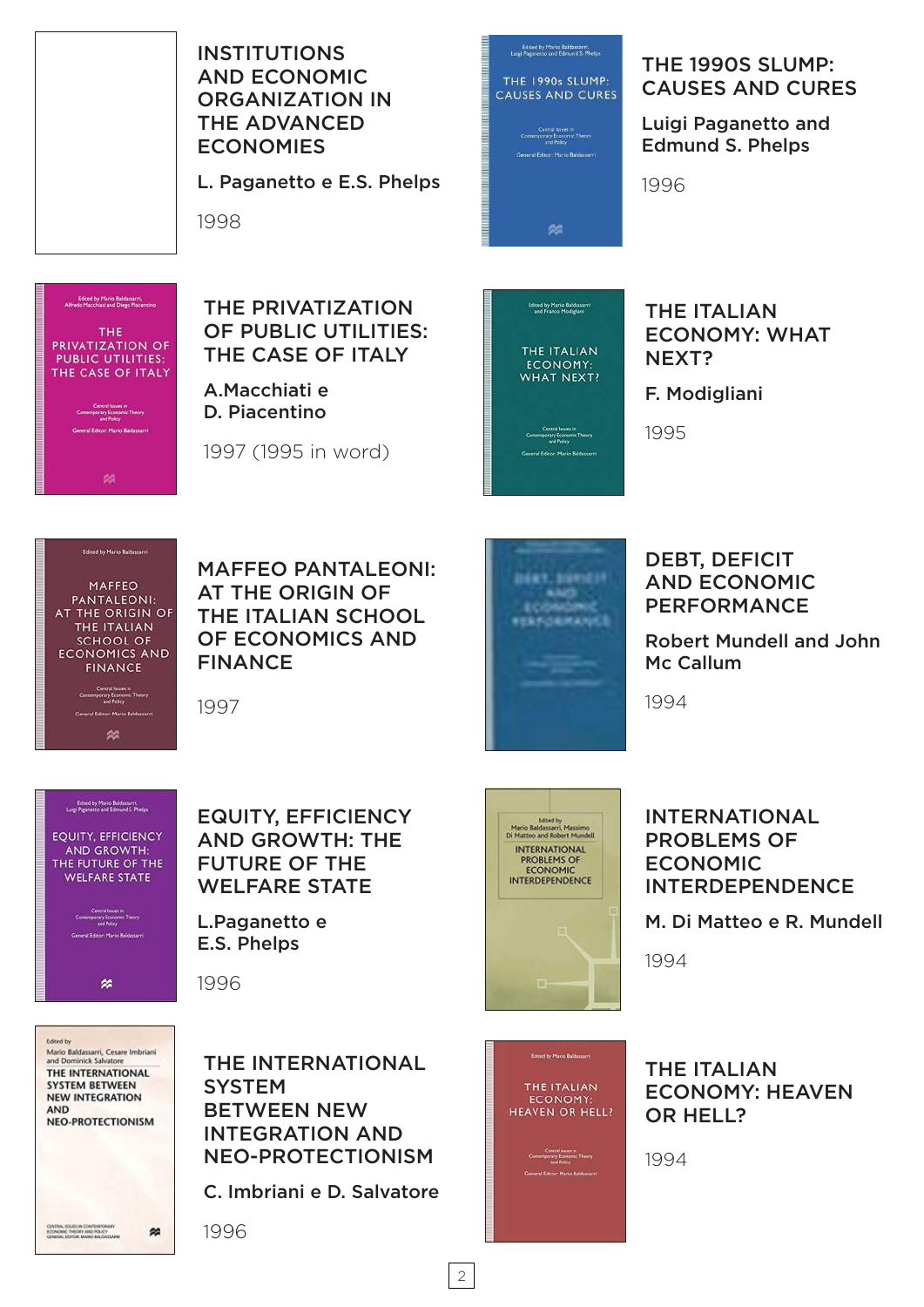

**INTERNATIONAL** DIFFERENCES IN **GROWTH RATES** Market Globalization<br>and<br>Economic Areas

> Central Issues in<br>Comemporary Economic Theory<br>and Policy eral Editor: Mario Raldacescri

INTERNATIONAL DIFFERENCES IN GROWTH RATES

L. Paganetto e E.S. Phelps

1994

#### FISCAL PROBLEMS IN THE SINGLE-MARKET EUROPE

P. Roberti

Central Issues of<br>Comemporary Economic Theory<br>and Police General Editor Mano Baldassam

Edited by Mario Baldassam

**FISCAL PROBLEMS** 

IN THE

SINGLE-MARKET

**EUROPE** 

1994

Central finant in<br>amportary Economic Theory<br>and Palicy el<br>Editor: Mario Balda -<br>Edited by Mario Baldassarri<br>Luin Paranetto and Edmund S. Phelos

Edited by Mario Baldassarry<br>Lugi Paganetto and Edmund S, Phelps

WORLD SAVING,

PROSPERITY

**AND GROWTH** 

**PRIVATIZATION** PROCESSES IN **EASTERN EUROPE** orestest Foundation<br>Empirical Results

Control future in<br>Contemporary Economic Theory<br>and Policy ral Editor: Mario Baldassarri WORLD SAVING, PROSPERITY AND GROWTH

Luigi Paganetto and Edmund S. Phelps

1993

#### PRIVATIZATION PROCESSES IN EASTERN EUROPE

Luigi Paganetto and Edmund S. Phelps

1993

Edited by Mario Baldassarri

IS THE ECONOMIC CYCLE STILL ALIVE?

Central Issues in<br>Commonstry Economic Theory **General Editor: Mario Baldassarr**  IS THE ECONOMIC CYCLE STILL ALIVE?

P. Annunziato

1994



# INDUSTRIAL POLICY IN ITALY 1945-90

1993



# BUILDING THE NEW EUROPE - VOL I

R. Mundell

1993

-<br>Edned by Mario Baldassarri,<br>John McCallum and Robert Mundell **GLOBAL DISEQUILIBRIUM** IN THE WORLD ECONOMY

Central Brians in<br>emportary Economic Theory<br>end Policy

GLOBAL DISEQUILIBRIUM IN THE WORLD ECONOMY

Robert Mundell and John Mc Callum

1992



BUILDING THE NEW EUROPE - VOL II

R. Mundell

1993



**OLIGOPOLY** AND DYNAMIC **COMPETITION**